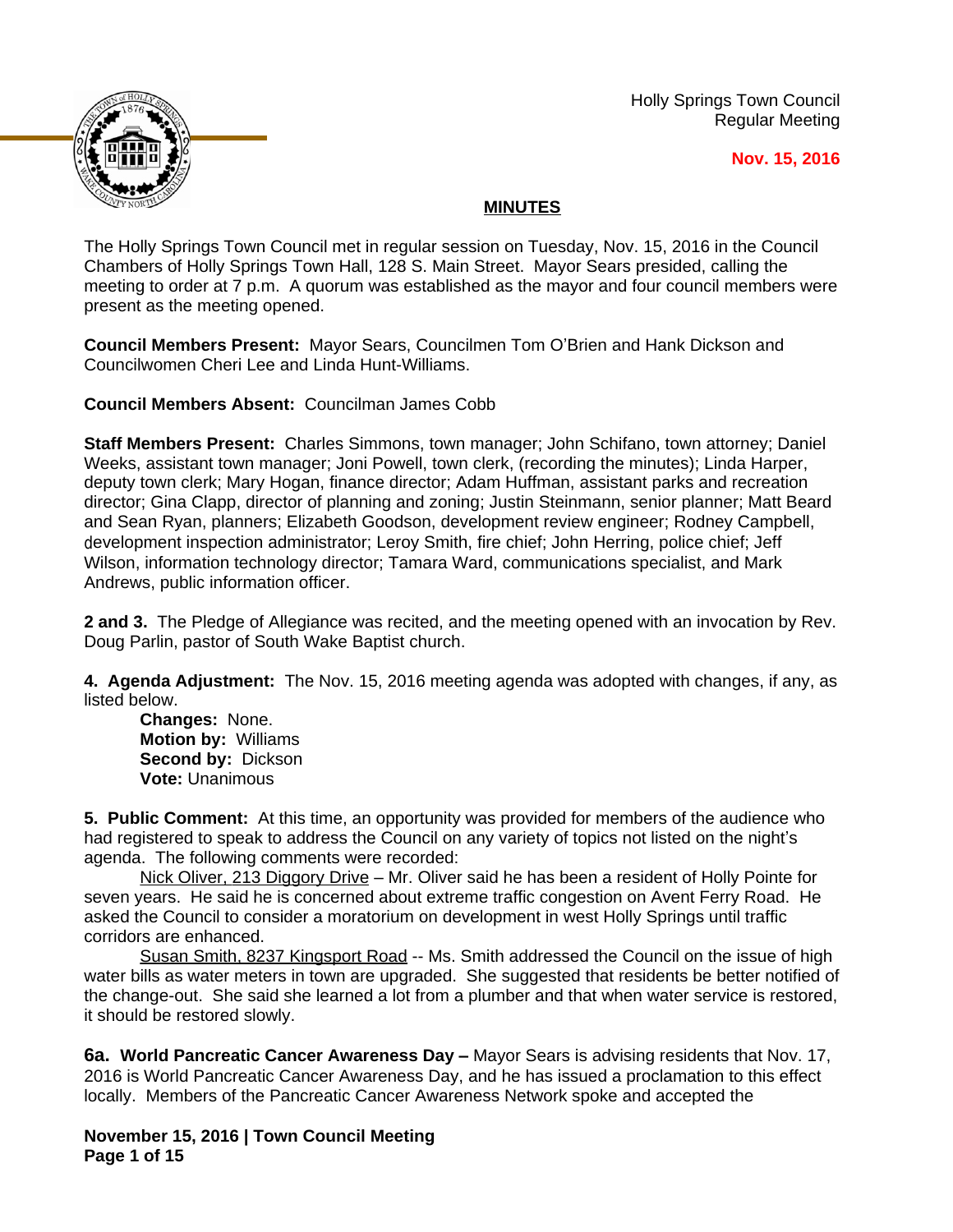proclamation in an effort to raise awareness of this devastating disease and encourage those who are developing treatments and early detection tools.

Pancreatic cancer is the third leading cause of cancer deaths in the United States. An estimated 53,070 people will be diagnosed this year in the U.S. and about 93% will die from it within five years. When the symptoms present themselves, it's usually too late for a positive diagnosis. There is no cure, and there has been no significant improvement in survival rates during the last several years.

Even so, pancreatic cancer does have its survivors. Mayor Sears would like to increase awareness of this illness and also celebrate with those who have survived this most deadly disease. **Action:** None.

**7a. Public Hearing: Rezoning Petition 16-REZ-10** – Mr. Ryan said the Town has received a request from a property owner for a zone map change for property located north of the Morgan Park subdivision, near the intersection of Utley Bluffs Drive and Berman Edge Road. The applicant is requesting to rezone the property from R-20: Residential to R-10 CU: Residential Conditional Use. The parcel is vacant. The requested R-10 CU: Residential zoning is consistent with the comprehensive plan and provides for larger lot sizes than the adjacent Morgan Park subdivision, which allows for a transition in the density of development moving north towards Utley Creek and the large residential lots further north along Berman Edge Road.

He said a Conditional Use District allows the Petitioner to place specific conditions on the property that are more restrictive than the minimum zoning regulations in the Town's Unified Development Ordinance. Once a petitioner has placed such conditions with the Zoning Map Change request, they cannot be removed or modified to reduce the restriction. During the review and consideration process the petitioner may add additional conditions or make the proposed conditions more restrictive; however, additional conditions or regulations cannot be added to the petition by Planning Board or Town Council, nor can either Board request additional conditions.

The property owner has offered the following conditions:

- 1. The minimum lot size shall be limited to 10,000 square feet;
- 2. All dwelling units shall be subject to the following architectural design standards:
	- a. The use of vinyl siding shall be prohibited.
	- b. Multiple building materials (secondary materials must comprise at least 20% of front façade).
	- c. All windows shall have permanent window grids.
	- d. Garage doors shall be decorative in nature including but not limited to: windows and carriage door features.
	- e. Change in elevation and direction of roof ridge
	- f. Foundation landscaping package (minimum of 2 trees, 1 tree and 4 shrubs, or 8 shrubs)
- 3. No lots shall have driveway access onto Berman Edge Road.
- 4. The maximum density shall be limited to 2.45 units per acre
- 5. There shall be a 20-foot undisturbed buffer along Berman Edge Road. Laura Holloman, Spaulding and Norris addressed the Council. She said Tom Spaulding, Spaulding and Norris addressed the Council. He said there is a greenway trail between, and the bluff on which the property is situated

## With that explanation completed, Mayor Sears opened the public hearing. The following input was recorded:

Glen Walker, 912 Logging Trail – Mr. Walker said his main concern is that the applicant used Morgan Park as a comparison. He acknowledged that Happy Hunting Hills is surrounded by Town. He noted that while the allowed houses per acre for the subject property is 2.45, the reality of his neighborhood is that 1 house per 5 acres, so the density of the proposed rezoning is not comparable. He says he supports the conditions offered by the petitioner.

#### **November 15, 2016 | Town Council Meeting Page 2 of 15**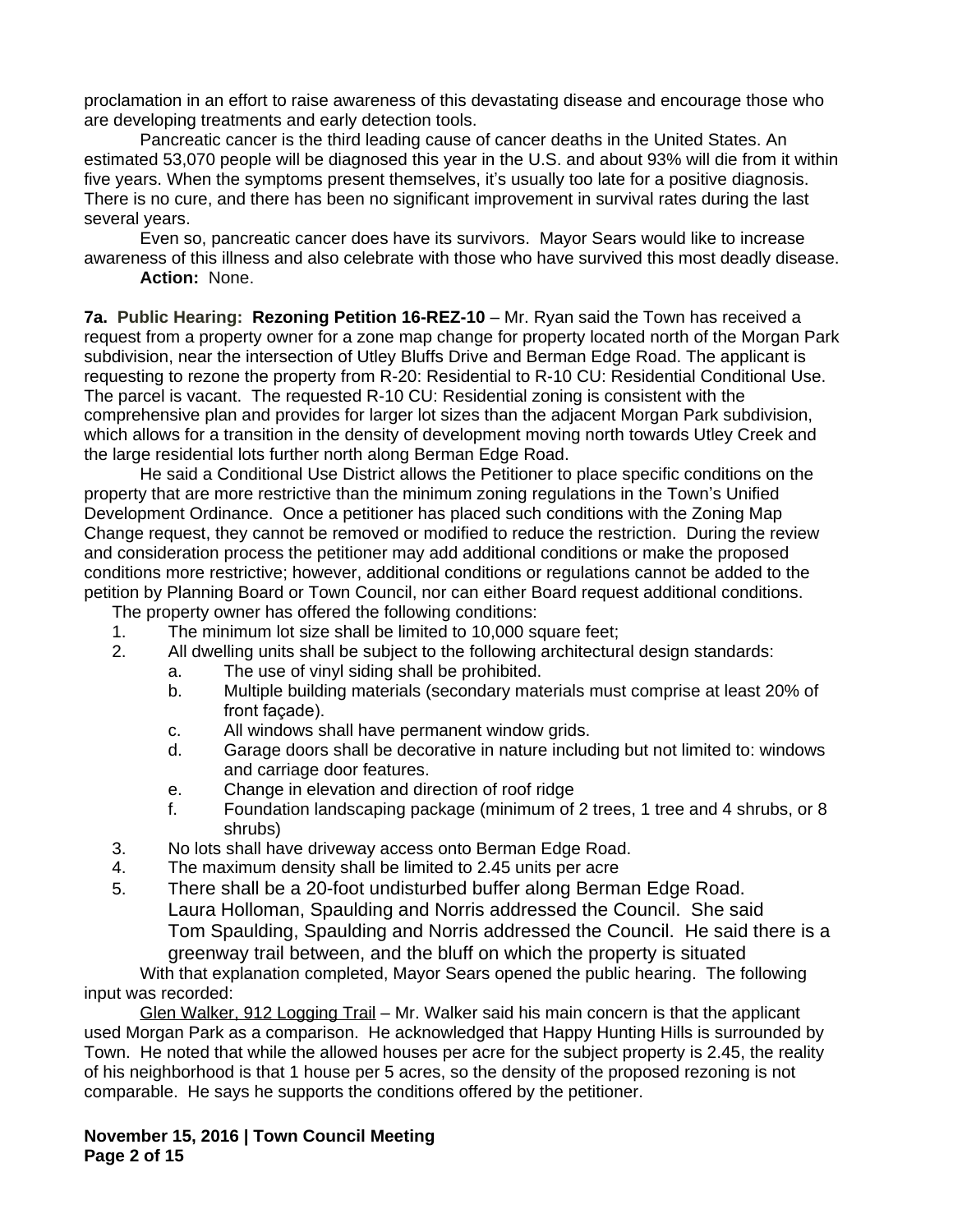Rob Ruoloff, 108 Brownsville Ct. – Mr. Rouloff spoke in favor of the rezoning request. He said it would be a good transition in the area.

Patty Tolentino, 200 Utley Bluffs Drive – Ms. Tolentino spoke against the rezoning request. She said she is concerned that trees would be removed during development of the property and that it would lead to more traffic congestion.

There being no further input, the public hearing was closed.

Councilman Dickson said initially saw the request as a good transition between the R-10 Morgan Park and the large lots of Happy Hunting Hills. Now, he is thinking R-10 might not be appropriate.

Councilman O'Brien asked for clarification if the rezoning would translate into 17 homes….

On thinking about it, Councilman Dickson said if the rezoning remains at R-20 then homes could be constructed with vinyl siding, no architectural features or garages. Then he said he felt it would be better to have control over the housing product provided and he would prefer the conditional use rezoning request over leaving the property zoned R-20. It would provide higher value and prettier homes.

**Action #1:** The Council approved a motion to accept the following statement as being true: "*The requested zone map change from R-20 to R-10 CU is consistent with the Holly Springs Comprehensive Plan since the Future Land Use Plan Map indicates this property as Residential, which allows density of between 2 and 8 units per acre, and the proposed R-10 Residential District will allow for appropriate transition in density and sets the maximum allowed density at 3.25 units/acre."*

**Motion by:** O'Brien **Second by: Dickson Vote:** Unanimous

**Action #2:** The Council approved a motion to adopt ordinance 16-REZ-10 to approve and enact Zone Map Change Petition #16-REZ-10 to change the zoning of 7.027 acres of a portion (described below) of Wake County PIN #0648496146 from R-20: Residential to R-10 CU: Residential Conditional Use, with the following conditions, as offered by the property owner,

- 1. The minimum lot size shall be limited to 10,000 square feet;
- 2. All dwelling units shall be subject to the following architectural design standards:
	- a. The use of vinyl siding shall be prohibited.
	- b. Multiple building materials (secondary materials must comprise at least 20% of front façade).
	- c. All windows shall have permanent window grids.
	- d. Garage doors shall be decorative in nature including but not limited to: windows and carriage door features.
	- e. Change in elevation and direction of roof ridge
	- f. Foundation landscaping package (minimum of 2 trees, 1 tree and 4 shrubs, or 8 shrubs)
- 3. No lots shall have driveway access onto Berman Edge Road.
- 4. The maximum density shall be limited to 2.45 units per acre

5. There shall be a 20-foot undisturbed buffer along Berman Edge Road. Portion of Wake County PIN #0648496146:

Beginning at an existing iron pipe, said point being South 87°48'39" West 2,567.41 feet from H.S.G.S. Grid Monument "BAKER 6", said monument having N.C. Grid Coordinates (NAD 83) of N=689,355.27, E=2,047,284.53, thence from said Beginning point South 74°34'24" East 239.26 feet to an existing iron pipe, thence South 57°48'08" East 327.16 feet to an existing iron pipe on the western right of way of Utley Bluffs Drive (51' Public Right of Way), thence with said right of way along a curve to the left having a radius of 375.00 feet, an arc length of 283.07 feet, and a chord bearing and distance of South 37°11'47" West 276.40 feet to an existing iron pipe, thence South 15°34'17" West 82.96 feet to an existing rebar, thence along a curve to the right having a radius of 25.00 feet, an arc length of 47.38 feet, and a chord bearing and distance of South 69°52'09" West 40.60 feet to an existing rebar, thence South 23°22'52" West 51.92 feet to an existing rebar, thence

## **November 15, 2016 | Town Council Meeting Page 3 of 15**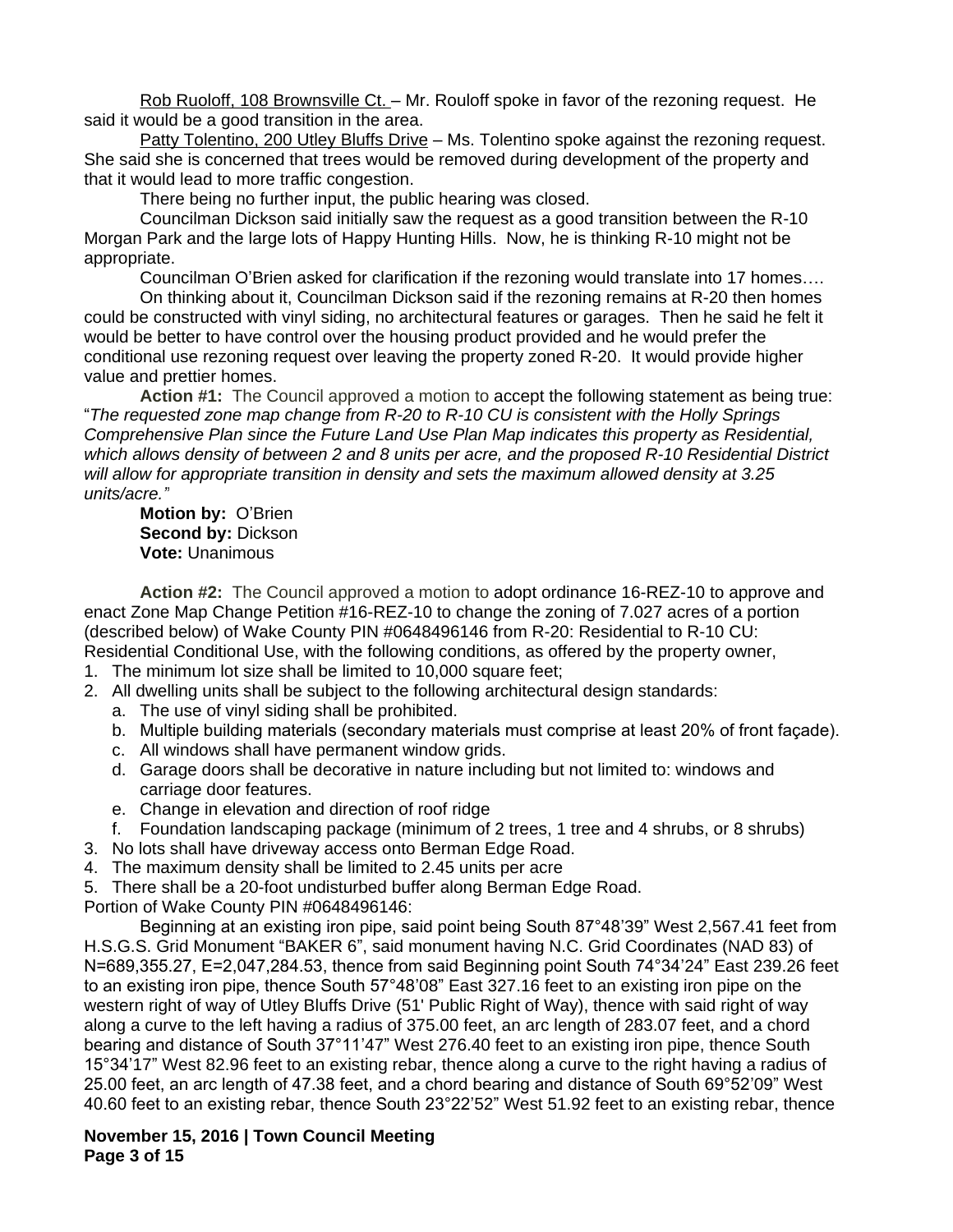South 54°03'11" East 1.28 feet to an existing rebar, thence along a curve to the right having a radius of 25.00 feet, an arc length 39.55 feet, and a chord bearing and distance of South 08°43'52" East 35.55 feet to an existing rebar, thence South 36°35'28" West 6.73 feet to an existing rebar, thence leaving said right of way North 53°24'36" West 232.98 feet to a point, thence South 39°51'07" West 172.86 feet to a point, thence North 50°09'07" West 87.68 feet to a point, thence North 59°48'56" West 283.67 feet to a point, thence along the existing zoning line North 38°38'22" East 558.19 feet to the point and place of Beginning containing 7.027 Acres more or less.

**Motion by:** Dickson **Second by:** O'Brien **Vote:** Unanimous *A copy of Rezoning Ordinance 16-REZ-10 is attached to these minutes.*

**7b. Public Hearing: Rezoning Petition 16-REZ-13** – Mr. Steinmann said the Town has received a request for a zone map change for property located between Cass Holt Road and Piney Grove-Wilbon Road, bisected by Honeycutt Road. The applicant is requesting to rezone the property from R-30: Residential to R-8 CU: Residential Conditional Use.

Mr. Steinmann said the applicant has requested that action on the request be deferred until January so the developer could amend their approach to address expressed citizen concerns about traffic and density. With that explanation, Mayor Sears said the remaining request description was not needed because information may change. He suggested that the project description be held for the night when the public hearing is continued.

With that, Mayor Sears opened the public hearing. The following input was recorded:

Annis Davis, 2900 Honeycutt Road – Ms. Davis addressed the Council to speak against the rezoning request. She said she was concerned about traffic moving from the development of the property using the existing rural road system. She asked the Council to not pave over paradise.

Marjorie Minor, 6217 Oliver Creek – Ms. Minor spoke against the rezoning request. She said traffic from development is overburdening the rural roadways. She asked the Council to consider traffic in its decision.

**Action:** The Council approved a motion to defer action on Zone Map Change Petition #16- REZ-13 and to continue the public hearing to the Council's regular meeting scheduled for Jan. 17, 2017.

**Motion by:** Lee **Second by:** Williams **Vote:** Unanimous

**7c. Public Hearing: Special Exception Use Petition #16-SEU-03 and Development plan 16- DP-06 for 306 S. Main Street** – Mr. Beard said the Town has received a Special Exception Use and Development Plan to convert a vacant residence into an office with parking. Last year, Town Council approved a change to the Town Village zoning district which would require any new project or subdivision to receive a Special Exception Use. The proposed office use is a permitted use in the TV district; however, because the use is changing and the structure is being expanded, the proposed project is considered a new project requiring the Special Exception Use approval.

In association with the Special Exception Use, a development plan has been submitted for this project. The current structure is a single-story dwelling with a floor area of 1,325 square feet and a 246-square-foot wood deck on the back of the dwelling. The development plan proposes to enclose the wood deck and convert the dwelling to an office space. The office is required to meet all requirements for development in the TV: Town Village district. The applicant has submitted several waiver petitions for architectural regulations that could not be met as they wish to preserve the existing architecture of the dwelling. The petitioner also felt that additional parking should be provided and has submitted a waiver petition to increase the allowable parking to 140% of required.

**November 15, 2016 | Town Council Meeting Page 4 of 15**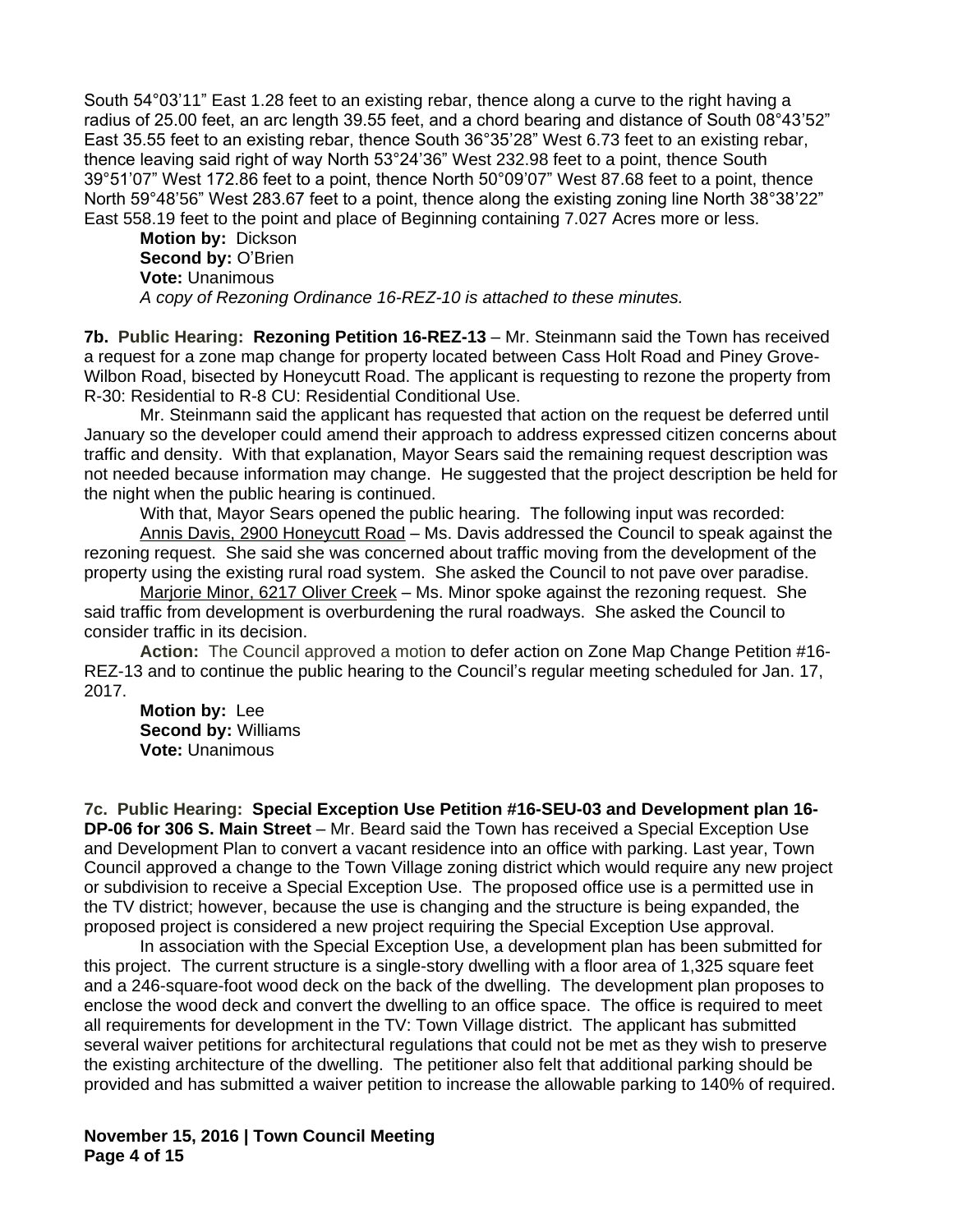In addition to a request for Special Exception Use and Development Plan approval, the applicant has requested several variances and waivers, which are outlined below: **Variances:**

- 1. 16-VARTC-03 –Unified Development Ordinance Section 3.03 C. Architecture and Site Design Review, to allow for an expansion of a structure not in compliance with Architecture and Site Design requirements in the TV: Town Village District
- 2. 16-VARTC-04 –Unified Development Ordinance Section 3.03 B. 4. a. Minimum Building Height, to allow for a single story development in the TV: Town Village District

## **Waivers:**

- 1. 16-WAV-08 UDO Section 7.04 E 4 to allow a waiver of the maximum number off-street parking spaces requirement in order to provide 140 percent of the required parking.
- 2. 16-WAV-18 UDO Section 3.03 C 1 b (1) (a) (i): Building Materials to allow for use of HardiPlank siding rather than masonry.
- 3. 16-WAV-19 UDO Section 3.03 C 1 b (2) (c) (ii): Animating Features to allow a reduction in minimum glazing from 40 percent to 17 percent in order to match existing window style and coverage.

With that explanation completed, Mayor Sears opened the public hearing. The following testimony and evidence was submitted by those who had been administered the oath by the deputy town clerk:

Jason Brown, 728 Piney Grove-Wilbon Road, the applicant – Mr. Brown answered Council questions about trees, explaining that some of the existing trees would have to be removed in order for him to build sidewalk required by the Town and access to the property from the rear.

Christine Kelly, 201 Grigsby Ave. – Ms. Kelly said she supports downtown development but she wants to make sure development downtown is quality. She said she was a bit concerned about access onto Grigsby.

There being no further testimony, the public hearing was closed.

Ms. Goodson said planned is an access onto Main; however, because the property is so close to Ballentine Street, there is not enough stacking room in the turn lane, so planters to block the Main Street drive will be used until Ballentine is made one-way in the future, and then access would be safe from Main Street.

Councilman Dickson said approval of the project would bring life to a vacant building and add life to downtown. He added that he did not think an office use would generate too much traffic.

**Action #1:** The Council approved a motion to make and accept the findings of fact to be recorded in the minutes for Special Exception Use Petition #16-SEU-03 for 306 S Main St to allow for a new project in the TV: Town Village District as submitted by Jason Brown. Special Exception Use Findings of Fact:

A special exception use may only be granted upon the presentation of sufficient evidence to enable a written determination that:

- a. The proposed use will not be injurious to the public health, safety, comfort, community moral standards, convenience or general welfare;
- b. The proposed use will not injure or adversely affect the adjacent area;
- c. The proposed use will be consistent with the character of the district, land uses authorized therein, and the Town of Holly Springs Comprehensive Plan;
- d. The proposed use shall conform to all development standards of the applicable district (unless a waiver of such development standards is requested as part of the special exception use petition and approved as set forth above, in which case the proposed use shall conform to the terms and conditions of such waiver).
- e. Access drives or driveways are or will be sufficient in size and properly located to: ensure automotive and pedestrian safety and convenience, traffic flow as set forth in Section 7.09 – Pedestrian Circulation and Vehicular Area Design; and, control and access in case of fire or other emergency;

**November 15, 2016 | Town Council Meeting Page 5 of 15**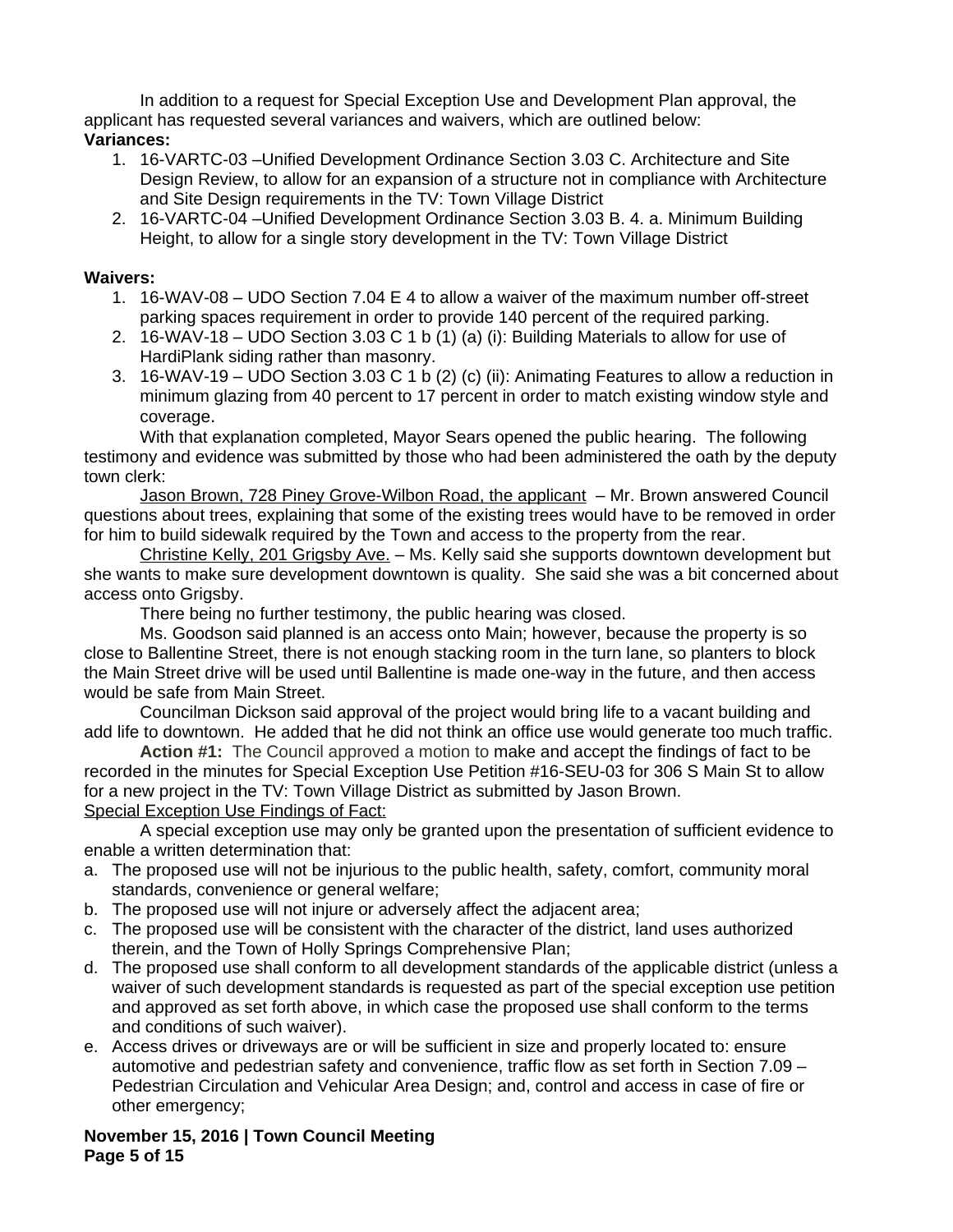- f. Off-street parking areas, off-street loading areas, trash enclosures, trash pick-up and removal, and other service areas are located so as to be safe, convenient, allow for access in case of emergency, and to minimize economic, glare, odor, and other impacts on adjoining properties and properties in the general neighborhood;
- g. The lot, building or structure proposed for the use has adequate restroom facilities, cooking facilities, safety equipment (smoke alarms, floatation devices, etc.), or any other service or equipment necessary to provide for the needs of those persons whom may work at, visit or own property nearby to the proposed use;
- h. Utilities, schools, fire, police and other necessary public and private facilities and services will be adequate to handle the needs of the proposed use;
- i. The location and arrangement of the use on the site, screening, buffering, landscaping, and pedestrian ways harmonize with adjoining properties and the general area and minimize adverse impacts; and,
- j. The type, size, and intensity of the proposed use (including but not limited to such considerations as the hours of operation and numbers of people who are likely to utilize or be attracted to the use) will not have significant adverse impacts on adjoining properties or the neighborhood.

**Motion by:** Williams **Second by:** Dickson **Vote:** Unanimous

*A copy of Special Exception Use Application 16-SEU-03 addressing the findings is attached to these minutes.*

**Action #2:** The Council approved a motion to adopt Resolution #16-38 to make and accept the findings of facts as submitted by the petitioner as specified in Exhibit A (with the following additional findings, if any) and to approve Variance of Development Standards #16-VARTC-03 & #16-VARTC-04, requested by Randy Miller and Jason Brown for the property located at 306 S Main Street, Wake County PIN 0649914391 with (no) conditions added to Exhibit A.

A *variance* may be granted by the Board if competent and substantial evidence is presented by the applicant which persuades the Board to either reach each of the following conclusions independently or be reasonably able to meet these conclusions upon implementation of conditions by the Board:

- 1) Unnecessary hardship would result from the strict application of the ordinance. It shall not be necessary to demonstrate that, in the absence of the variance, no reasonable use can be made of the property.
- 2) The hardship results from conditions that are peculiar to the property, such as location, size, or topography. Hardships resulting from personal circumstances, as well as hardships resulting from conditions that are common to the neighborhood or the general public, may not be the basis for granting a variance.
- 3) The hardship did not result from actions taken by the applicant or the property owner. The act of purchasing property with knowledge that circumstances exist that may justify the granting of a variance shall not be regarded as a self-created hardship.
- 4) The requested variance is consistent with the spirit, purpose, and intent of the ordinance, such that public safety is secured, and substantial justice is achieved. **Motion by:** Dickson **Second by:** O'Brien **Vote:** Unanimous *Copy of Resolution and findings of fact addressing the findings are attached to these*

*minutes.*

**Action #3:** The Council approved a motion to make and accept the findings of fact to be recorded in the minutes for a waiver of regulations of UDO Section 7.04, Waiver of Off-Street

**November 15, 2016 | Town Council Meeting Page 6 of 15**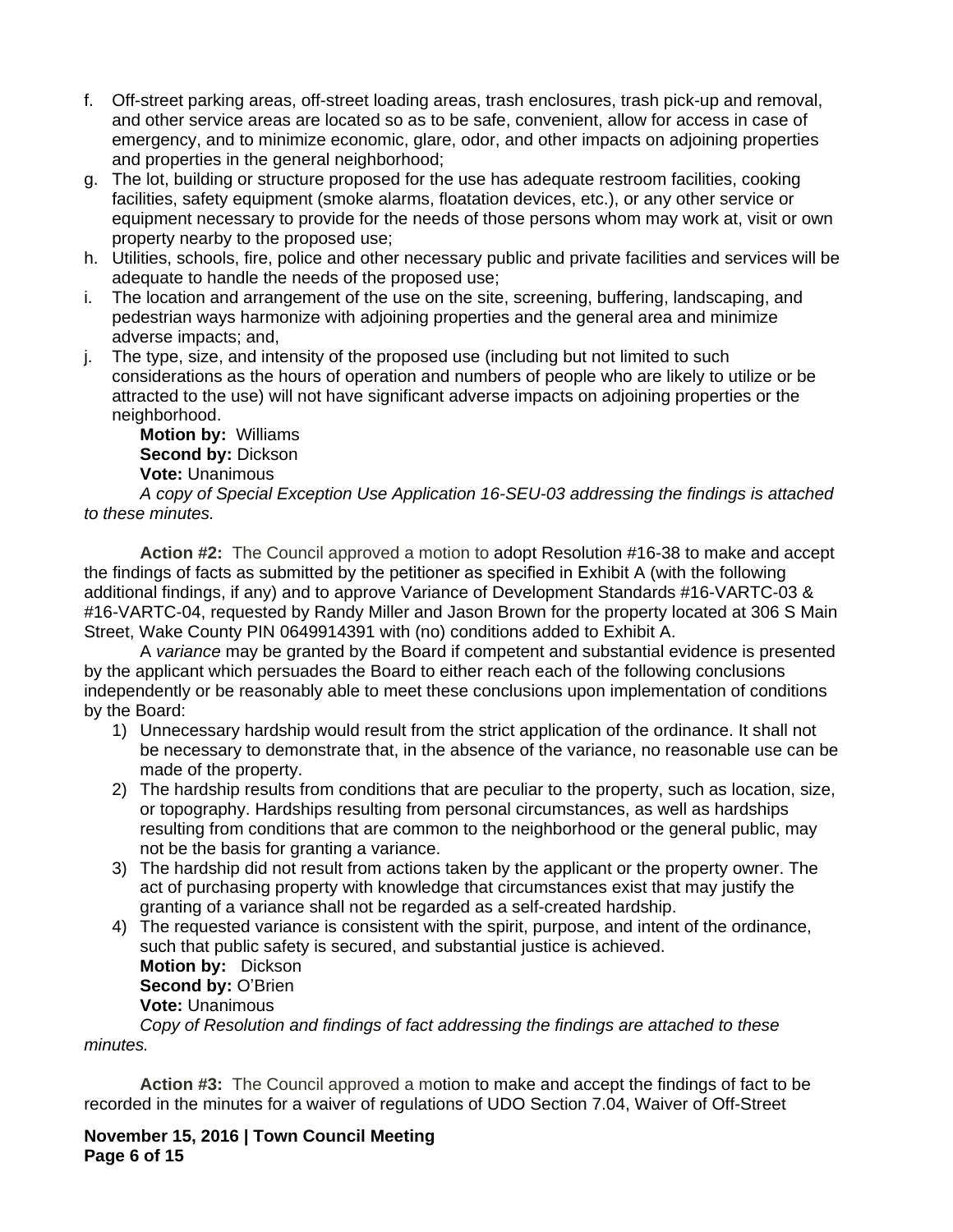Parking Regulations for Special Exception Use Petition #16-SEU-03 and Development Plan #16- DP-06 for 306 S Main St to allow a waiver of the maximum number off-street parking spaces requirement in order to provide 140 percent of the required parking as submitted by Jason Brown, dated September 19, 2016.

A petition for a waiver of regulations of UDO Section 7.04, Waiver of Off-Street Parking Regulations may only be granted upon the presentation of sufficient evidence to enable a written determination that:

- 1. A parking demand study (please attach all documentation) completed by a third party that provides evidence regarding:
	- a. Peak usage estimates based on reliable data collected from comparable uses located within the same or similar market areas as the Town of Holly Springs. Comparable uses will be determined based on density, scale, bulk, area, type of activity, and location; and,
	- b. Number of employees on the largest shift; and,
	- c. Minimum number of spaces needed to meet the parking demand for the specific use.
- 2. The granting of a waiver will not cause negative impacts on the environment or adjacent properties without the necessity of including mitigating elements such as additional screening, pervious pavement, shared parking, rain gardens, or that such elements are provided under the plan to the extent necessary to lessen the effects of any negative impacts.
- 3. The proposed development is consistent with the intent of the Comprehensive Plan.
- 4. The proposed development is consistent with the intent and purpose of this UDO.

**Motion by:** Lee Second by: O'Brien **Vote:** Unanimous *A copy of the waiver application addressing the findings are attached to these minutes.*

**Action #4:** Having made findings of fact that the petition meets the requirements to be granted a waiver of regulations of UDO Section 7.04, Waiver of Off-Street Parking Regulations for Special Exception Use Petition #16-SEU-03 and Development Plan #16-DP-06 for 306 S Main St, motion to approve a waiver to allow 140 percent of the required parking as submitted by Jason Brown, dated September 19, 2016 with the following (#) condition(s):

1. This waiver shall apply only to development plan project number 16-DP-06, 306 S Main St. Any future addition to the building or redevelopment of the property shall be in conformance with the development standards at the time such project is proposed.

**Motion by:** O'Brien **Second by:** Dickson **Vote:** Unanimous

**Action #5:** The Council approved a motion to make and accept the findings of fact to be recorded in the minutes for a waiver of regulations of UDO Section 3.03 C 1 b (1) (a) (i): Building Materials for Special Exception Use Petition #16-SEU-03 Development Plan #16-DP-06 for 306 S Main St to allow a waiver to allow for use of HardiPlank siding rather than masonry as submitted by Jason Brown, dated September 19, 2016.

A petition for a waiver of regulations of UDO Section 3.03, Architectural and Site Design Requirements in TV may only be granted upon the presentation of sufficient evidence to enable a written determination that:

- 1. The proposed development represents the use of (building materials, colors, textures, building architecture, building orientation, signs, landscaping, lighting or pedestrian circulation and vehicular area design) which will result in a development pattern which is equivalent to or superior to that achievable under the applicable regulations;
- 2. The proposed development will be compatible with and will enhance the use or value of area properties;
- 3. The proposed development is consistent with the intent of the Comprehensive Plan.

**November 15, 2016 | Town Council Meeting Page 7 of 15**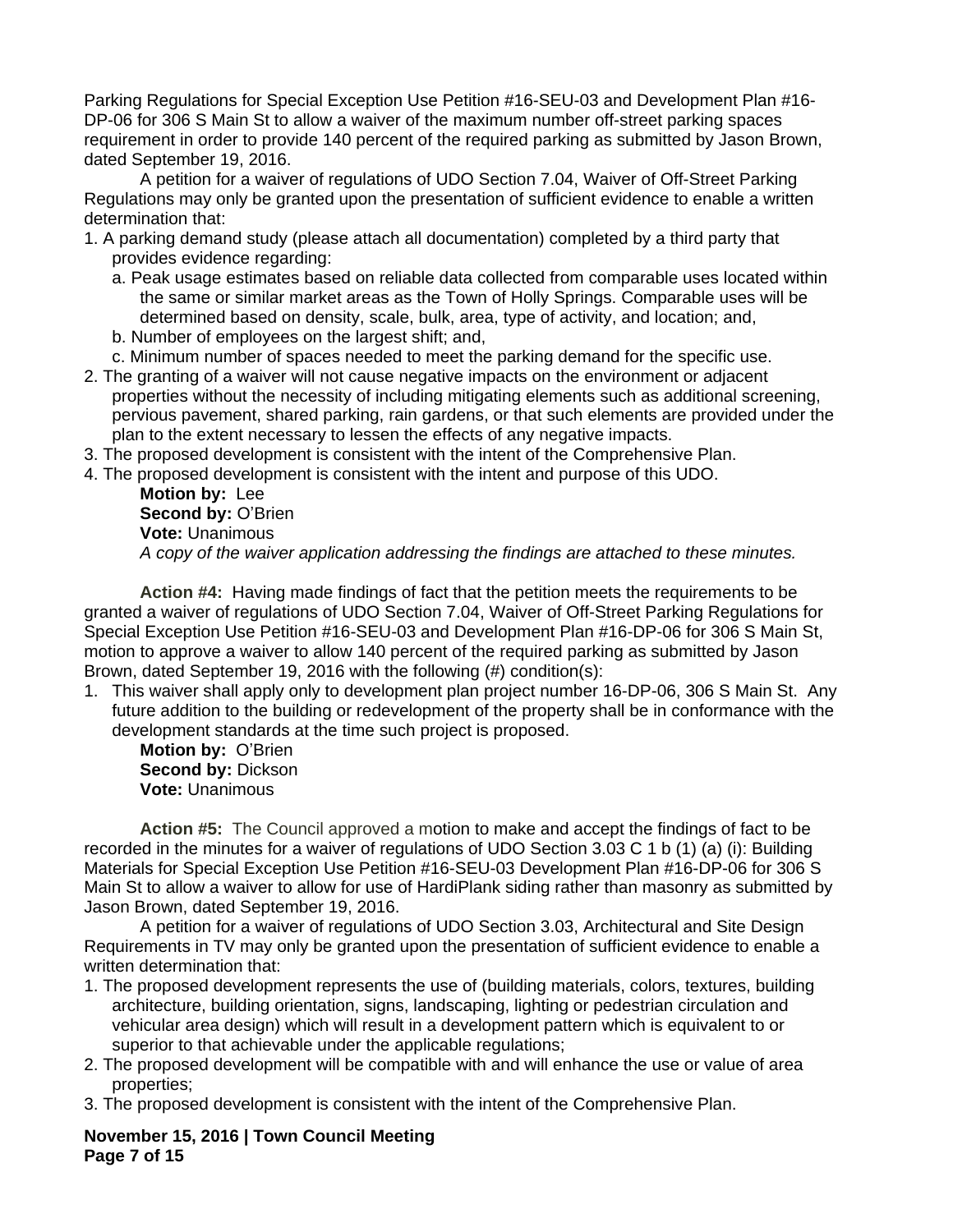#### 4. The proposed development is consistent with the intent and purpose of this UDO.

**Motion by:** Williams **Second by:** O'Brien **Vote:** Unanimous *A copy of the waiver application addressing the findings are attached to these minutes.*

**Action #6:** Having made findings of fact that the petition meets the requirements to be granted a waiver of regulations of UDO Section 3.03 C 1 b (1) (a) (i): Building Materials for Special Exception Use Petition #16-SEU-03 and Development Plan #16-DP-06 for 306 S Main St, motion to approve a waiver to allow for use of HardiPlank siding rather than masonry submitted by Jason Brown, dated September 19, 2016 with the following condition:

1. This waiver shall apply only to development plan project number 16-DP-06, 306 S Main St. Any future addition to the building or redevelopment of the property shall be in conformance with the development standards at the time such project is proposed.

**Motion by:** Dickson **Second by: O'Brien Vote:** Unanimous

**Action #7:** The Council approved a motion to make and accept the findings of fact to be recorded in the minutes for a waiver of regulations of UDO Section 3.03 C 1 b (2) (c) (ii): Animating Features for Special Exception Use Petition #16-SEU-03 Development Plan #16-DP-06 for 306 S Main St to allow a reduction in minimum glazing from 40 percent to 17 percent in order to match existing window style and coverage as submitted by Jason Brown, dated September 19, 2016.

A petition for a waiver of regulations of UDO Section 3.03, Architectural and Site Design Requirements in TV may only be granted upon the presentation of sufficient evidence to enable a written determination that:

- 1. The proposed development represents the use of (building materials, colors, textures, building architecture, building orientation, signs, landscaping, lighting or pedestrian circulation and vehicular area design) which will result in a development pattern which is equivalent to or superior to that achievable under the applicable regulations;
- 2. The proposed development will be compatible with and will enhance the use or value of area properties;
- 3. The proposed development is consistent with the intent of the Comprehensive Plan.
- 4. The proposed development is consistent with the intent and purpose of this UDO.

**Motion by:** Lee **Second by:** Williams **Vote:** Unanimous *A copy of the waiver application addressing the findings are attached to these minutes.*

**Action #8:** Having made findings of fact that the petition meets the requirements to be granted a waiver of regulations of UDO Section 3.03 C 1 b (2) (c) (ii): Animating Features for Special Exception Use Petition #16-SEU-03 and Development Plan #16-DP-06 for 306 S Main St, motion to approve a waiver to allow a reduction in minimum glazing from 40 percent to 17 percent in order to match existing window style and coverage as submitted by Jason Brown, dated September 19, 2016 with the following condition:

1. This waiver shall apply only to development plan project number 16-DP-06, 306 S Main St. Any future addition to the building or redevelopment of the property shall be in conformance with the development standards at the time such project is proposed.

**Motion by:** O'Brien **Second by:** Lee **Vote:** Unanimous

**November 15, 2016 | Town Council Meeting Page 8 of 15**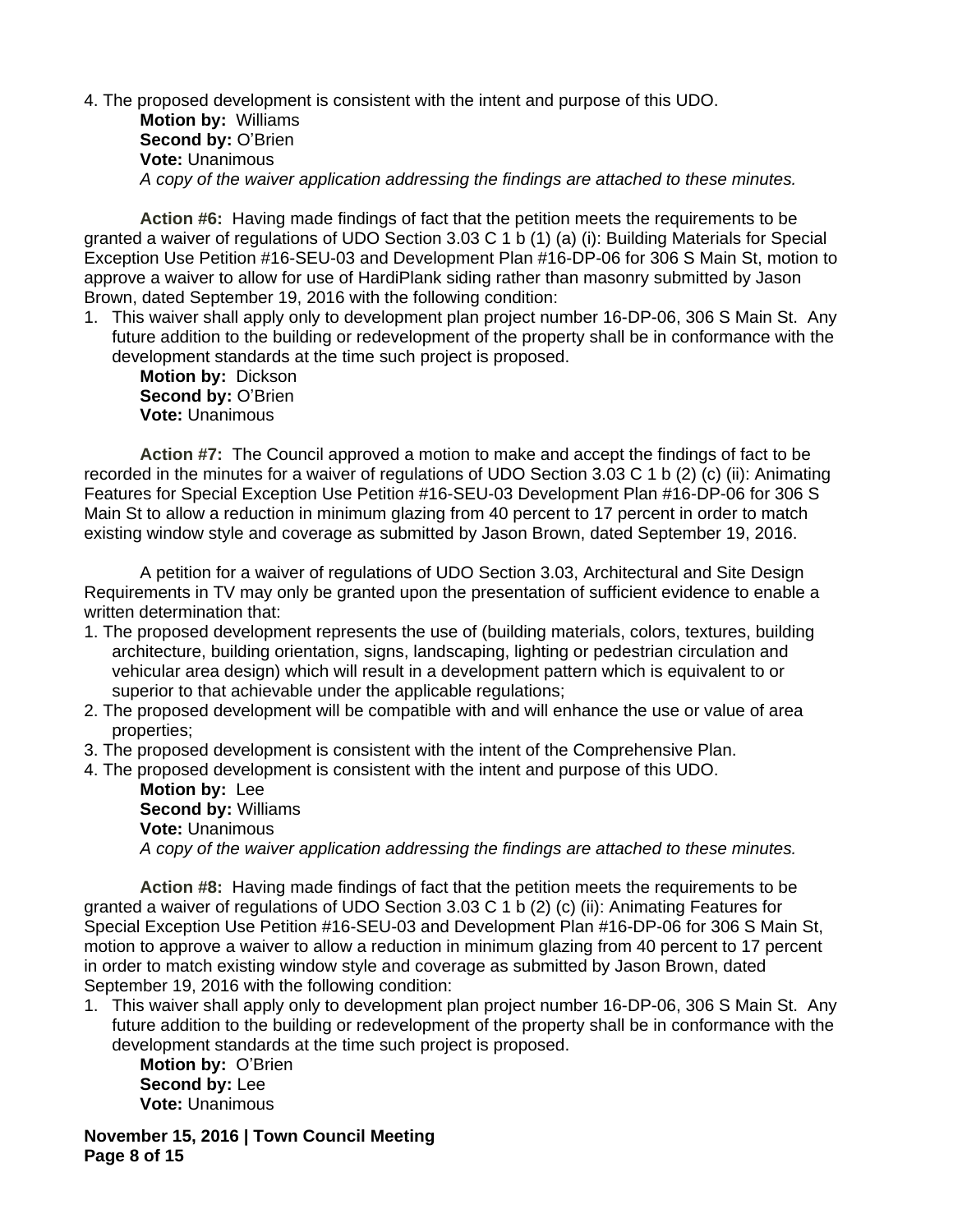**Action #9:** Having made findings of fact that the project meets the requirements to be granted a Special Exception Use, motion to approve Special Exception Use #16-SEU-03 for 306 S Main St and Development Plan #16-DP-06 for 306 S Main St as submitted by Jason Brown, dated September 19, 2016 with the following conditions:

#### Special Exception Use

1. All operations must adhere to the evidence submitted by the applicant as stated in the findings of fact submitted and those findings of fact specified by the Town Council in conjunction with 16- SEU-03.

## Development Plan

- 1. The access on Main Street can only be used once Ballentine Street is converted to one way planters or other temporary measure blocking this access from vehicular access must remain in place until Ballentine Street is one-way.
- 2. A fee-in-lieu will be required for the roadway improvements along Raleigh Street. A design and cost estimate for the road improvements required is under review to determine the amount.
- 3. A 12' wide sidewalk is required on Main Street per the Village District Area Plan. Due to the building/porch encroachment this sidewalk will be built as shown on these plans however at the time the site is redeveloped or the encroachment is removed, the sidewalk will need to be extended at that time.

**Motion by:** Williams **Second by:** O'Brien **Vote:** Unanimous

**7d. Public Hearing: Development Options Plan 16-DO-01, Park Avenue Subdivision –** Mr. Ryan said the Town has received a request for a development options subdivision. A total of 114 single-family lots are proposed with a total density of 3.18 units per acre. The parcel is vacant and surrounded by single-family residential subdivisions on all four sides – Valley Field to the north, Parks at Bass Lake to the east, Somerset Farm to the south, and Fair Hill to the west.

Under Development Options subdivision requirements, the developer has to provide a higher quality product and additional elements throughout the subdivision that would not normally be required in a standard subdivision in exchange for using smaller minimum lot sizes. Additional elements include stipulated open space requirements, greater sidewalk improvements, in addition to the Residential Design façade requirements that are shown in Tables 2.09 C. 4 and 5. The design façade requirements were updated in 2012, and now take into account updated building trends and ensure a high quality product.

Councilwoman Williams asked how residents of this proposed development would get onto Hwy. 55.

Ms. Goodson said via a new Teal Lake Drive connection or out to Grigsby.

Councilwoman Williams said she felt like the collector streets would be narrow.

Ms. Goodson noted that traffic impact studies were required, and the results were that no offsite improvements would be required.

With that explanation completed, Mayor Sears opened the public hearing. The input was recorded:

Amy Morales, 204 Hidden Farm Lane -- Ms. Morales said she is overwhelmed at the thought of the increased traffic impact on Teal Lake Drive, not only from the neighborhood but from Sugg Farm events like Hollyfest and July 5.

Joe Boos, 204 Somerset Farm Drive – Mr. Boos said he shares a lot of the same concerns as Ms. Morales. He said he feels if the plan is approved, then traffic-calming measures would be appreciated. He said he feels that Teal Lake Drive would be overburdened if it is connected to this development.

George Smith, 229 Stonehedge Ct. - Mr. Smith spoke against the proposal. He said he would not support a road through a wetland. He said he understands road connectivity but it is not

**November 15, 2016 | Town Council Meeting Page 9 of 15**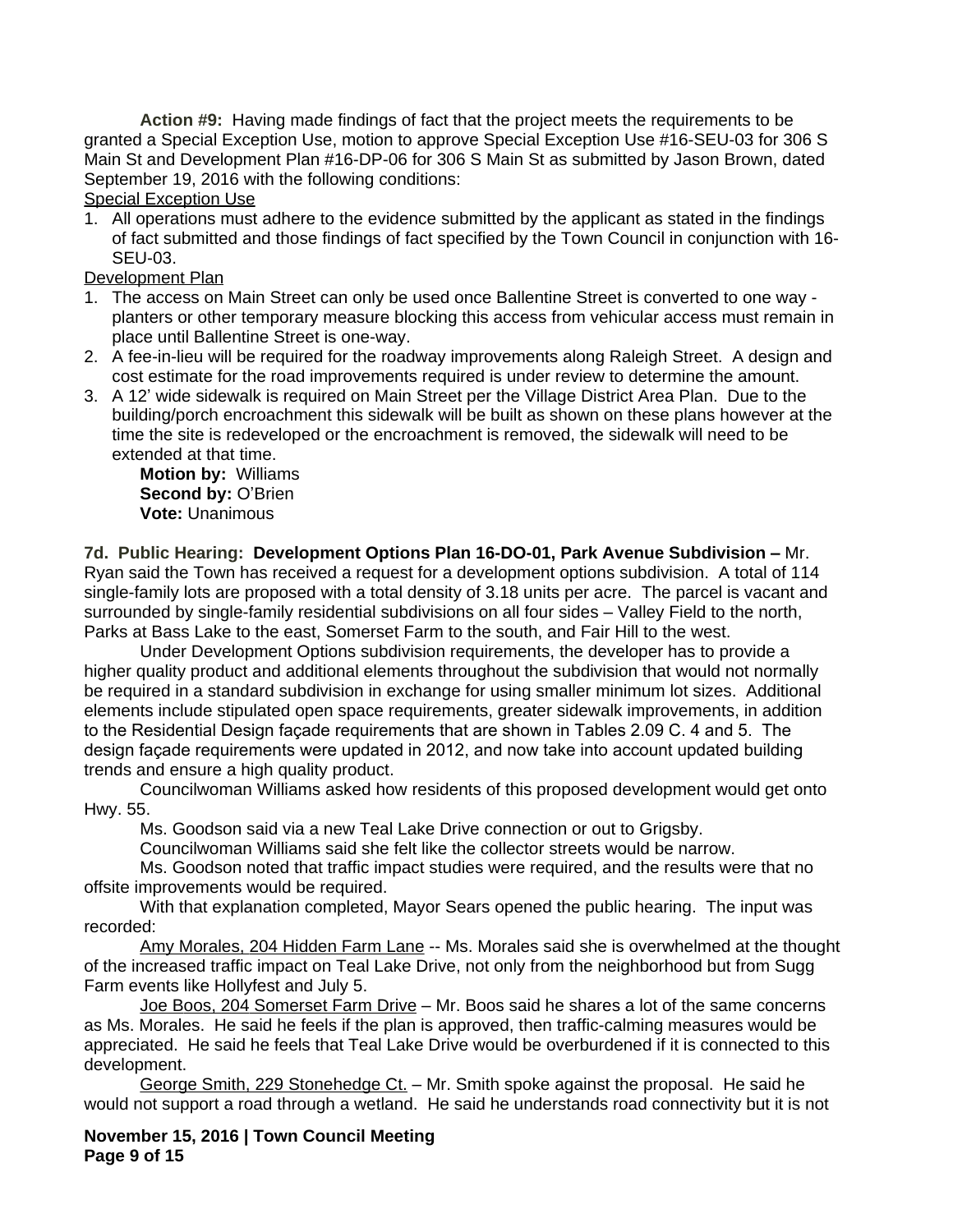convinced it is a good idea to build through a wet area. He said he does not feel the findings of fact can be met.

Tom Spaulding, Spaulding and Norris – Mr. Spaulding, representing the applicant, addressed concerns, pointing out that the property is zoned R-10 and could be developed as R-10 without development options; however, the resulting neighborhood would not be as quality as one developed with the development options. He said development options would provide a higher standard product.

 He acknowledged that the connection with Teal Lake Drive would require crossing a wetland area, but the connection is critical and according to the Town's transportation plan. He noted that the applicant's partnering in the crossing was a good deal for the Town to get that road connection, more open space, more sidewalk and higher standard homes.

Councilwoman Lee asked about trees. Mr. Spaulding explained there were no trees on the property now because it is a pasture.

There being no further input, the public hearing was closed.

**Action 1:** The Council approved a motion to make and accept the findings of fact to be recorded in the minutes for Development Option Plan Petition #16-DO-01 for Park Avenue to allow for development options to be used in the R-10 residential zoning district as submitted by Spaulding & Norris, Project Number 15064, dated revised 09/26/2016.

A petition for Waiver of Regulations of UDO Section 2.04: R-10 Residential District to allow for the use of development options may be granted only upon the presentation of sufficient evidence to enable a written determination that:

- 1. The use of area properties will not be adversely affected;
- 2. The proposed development is appropriate to the site and its surroundings;
- 3. The proposed development is consistent with the policy statements of the Comprehensive Plan;
- 4. The proposed development is consistent with the intent and purpose of this UDO;
- 5. The proposed development will enhance or preserve the natural and/or environmental features on the property; and
- 6. The proposed development will reduce the amount of tree cutting or mass grading of the property as a result of using Development Options.

**Motion by:** Williams **Second by:** Dickson **Vote:** Unanimous *A copy of the waiver application addressing the findings are attached to these minutes.*

**Action 2:** Having made findings of fact that the petition meets the requirements to be granted Development Options, the Council approved a motion to approve Development Option Plan Petition #16-DO-01 for Park Avenue to allow for development options to be used in the R-10 residential zoning district as submitted by Spaulding & Norris, Project Number 15064, dated revised 09/26/2016 with the following conditions:

- 1. This project will be required to meet Town's NPDES Phase II Post Construction Stormwater ordinance.
- 2. Stormwater sureties are required on this project. A performance surety in the form of a bond, letter of credit or cash is required in the amount of 150% estimated construction cost of the stormwater BMP prior to plat recordation and a maintenance surety in the form of a cash escrow account in the amount of 35% the actual construction cost of the BMP is required at the end of the performance monitoring period for the project.
- 3. The following items must be addressed prior to (or included with) the first construction drawing submittal:
	- a. Provided the calculated pavement design for any thoroughfares, collectors or boulevards shown on this plan. This may result in a pavement cross section bigger than the specified minimum. Note that the pavement design for NCDOT maintained roads will require NCDOT

**November 15, 2016 | Town Council Meeting Page 10 of 15**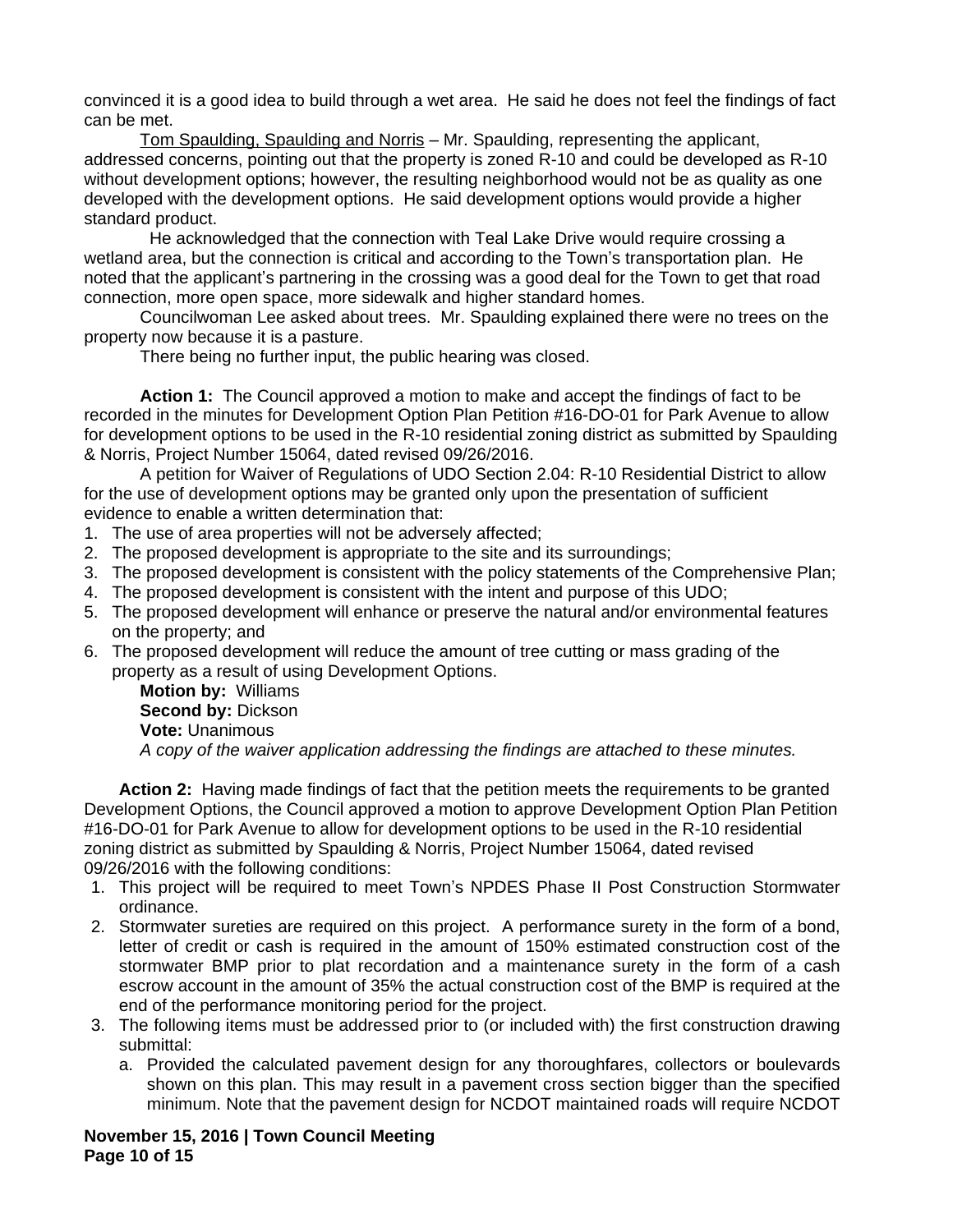approval. The most restrictive cross-section between the minimum design, calculated pavement design, Triassic design, and NCDOT design will apply.

- b. This project is located in a basin where the Town has an approved flood study. Accordingly, a flood study will be required to meet the Town's policy for Hydrologic Basin Models (Town Policy - P-018). The flood study will need to be updated to reflect this project and will need to demonstrate that development of the site will not raise established flood levels. Retention or detention may be required to accomplish this. The following is the approved flood study that this project will need to update: Somerset Basin
- c. All items listed on the Stormwater Submittal Checklist, Form #16003, must be included.
- d. No fill is permitted in the flood plain for any residential development.
- e. Storm drainage must be extended beyond the greenway trail. Concentrated flow cannot be directed toward the greenway trail.
- f. All outlet structures from stormwater control measures cannot discharge water in a manner that it flows over the greenway. Discharge pipes must be extended beyond the greenway trail.
- g. Documentation in the form of a recorded plat is required for all offsite right-of-way needed for this project.
- h. An at-grade crossing with the raised cross-walk will be provided for the greenway crossing. Rapid flashing advanced signage will be required leading up to this crossing.
- 4. The following items must be addressed prior to the first construction drawing approval:
	- a. Approval of Stormwater Management Plan is required prior to issuance of a land disturbance permit or construction drawing approval.
	- b. Payment of the Stormwater Fee-in-Lieu will be required.
	- c. A fee-in-lieu of upgrade will be required for this project for the Pump Station and associated force main.
- 5. The following items must be addressed prior to the first plat approval:
	- a. Home Owner's Association (HOA) covenants shall be recorded with the first plat associated with this subdivision. Provide a copy to staff for review prior to submittal of the first plat
	- b. Street Trees on all interior streets shall be positioned as to not interfere with any lighting fixtures or site distance triangles. A revised street tree plan shall be submitted to the Department of Planning & Zoning upon completion of a street lighting plan.
- 6. An infrastructure reimbursement agreement has been prepared for this project and is scheduled to go to the Town Council at a later meeting. If there are any changes to the agreement that cause changes to this plan, an amendment will be required to revised this plan to match.

**Motion by:** Dickson **Second by:** Lee **Vote:** Unanimous

**8. Consent Agenda:** The Council approved a motion to approve all items on the Consent Agenda. The motion carried following a motion by Councilman Dickson, a second by Councilwoman Williams and a unanimous vote. The following actions were affected:

8a. Budget Amendment Report- The Council received a monthly report on operational budget amendments approved by the town manager or that were accomplished at the direction of the Council**.** *A copy of the budget amendment report is attached to these minutes.*

8b. Reclassify Three Positions - The Council approved to reclassify positions 420-029, 420-030, 420-03 to the job title of Captain.

8c. Resolution 16-39 - The Council adopted Resolution 16-39 declaring certain personal property surplus to the needs of the town.*A copy of Resolution 16-39 is attached to these minutes.*

8d. 2016-17 Fee Schedule Amendment - The Council approved corrections to fees in the 2016- 17 fee schedule.

**November 15, 2016 | Town Council Meeting Page 11 of 15**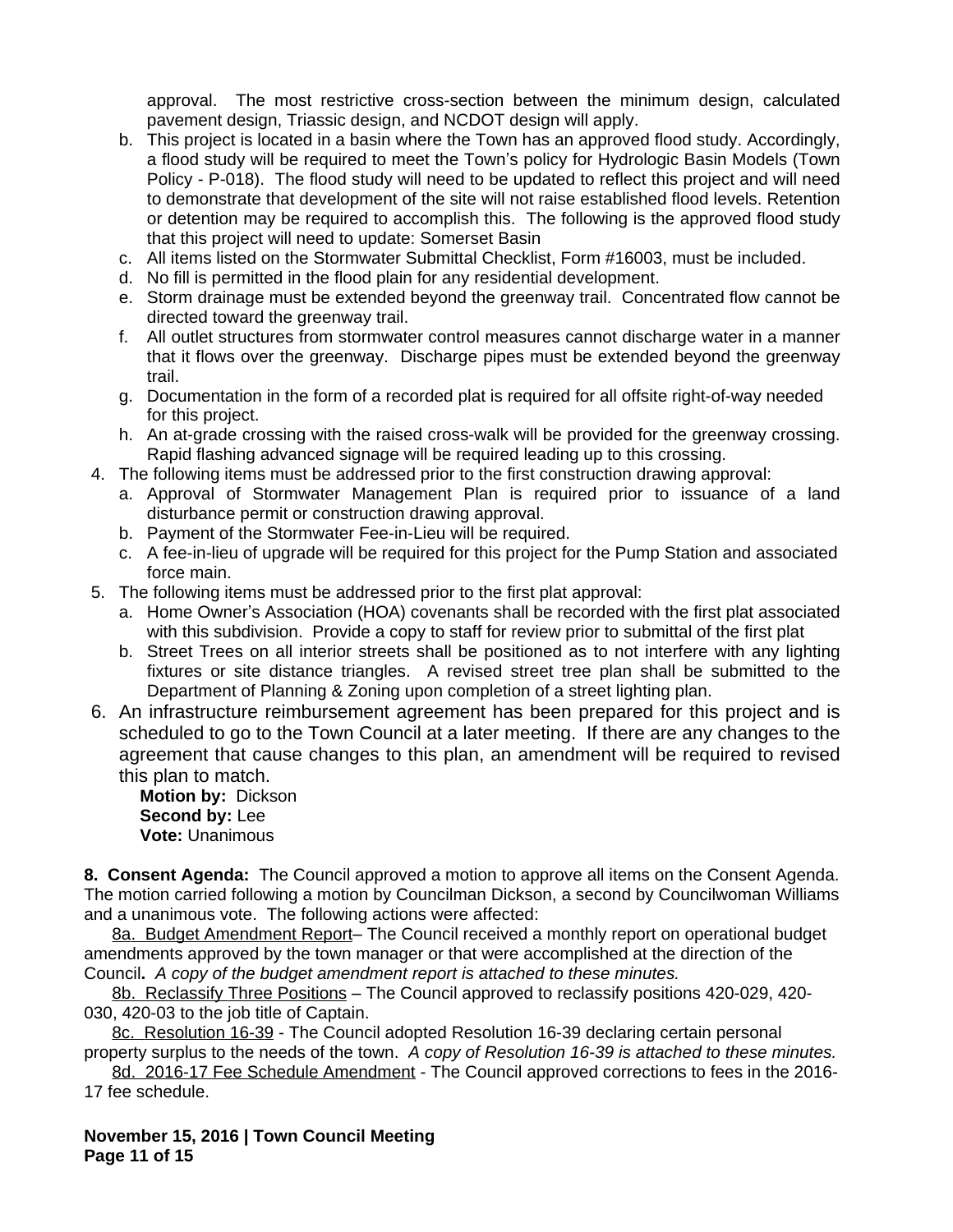8e. Budget Amendment, \$20,076 - The Council adopted an amendment to the FY 2016-17 budget in the amount of \$20,076 to cover costs of utility meter purchases. *A copy of the budget amendment is attached to these minutes.*

8f. Budget Amendment, \$28,000 – The Council adopted an amendment to the FY 2016-17 budget in the amount of \$28,000 to move salary funds to contract employee funds. *A copy of the budget amendment is attached to these minutes.*

**9a. Annexation Ordinance A15-05 –** Ms. Clapp said that a public hearing was advertised and held on Dec. 15, 2015 for a voluntary annexation request for approximately 47.5 +/- acres located along Grigsby Avenue. The property owner is Betty S. Waller, Trustee Howard Odell Strother Trust. The owner's representative requested to delay the annexation of the property to have it be considered along with the subdivision plans. The subdivision plan review process concludes with the development options considerations for Park Avenue.

With that explanation completed, Mayor Sears reopened the public hearing. The following comments were recorded: None.

There being no input, the public hearing was closed.

**Action:** The Council approved a motion to adopt Annexation Ordinance A15-05, annexing 47.5 -/+ acres owned by Betty S. Waller, Trustee Howard Odell Strother Trust, and more particularly described as Wake County Pin's: 0658-27-6388, into the corporate limits of the Town of Holly Springs.

**Motion by:** Lee **Second by:** Williams **Vote:** Unanimous *A copy of annexation ordinance A15-05 is attached to these minutes.*

**10a. 15-MAS-03, Bridgeberry Phase I, Preliminary Plan –** Mr. Ryan said the Town has received a request for a residential subdivision south of Avent Ferry Road and north of Rex Road. A total of 88 single-family lots are proposed with a total density of 1.39 units per acre. The parcel is currently vacant and is surrounded by single-family residential and vacant property, but is directly adjacent to the Mills at Avent Ferry Subdivision (under construction) and the proposed Bridgeberry II subdivision.

Ms. Goodson explained that a new road through the property and connecting Rex Road and Avent Ferry Road would be provided.

Councilwoman Lee and Councilman O'Brien expressed concern about traffic on Avent Ferry Road and how it would be impacted.

Ms. Clapp said the Planning Board had reviewed the request and recommends approval.

**Action:** The Council approved a motion to approve Preliminary Plan #15-MAS-03 for Bridgeberry I Subdivision as submitted by Piedmont Land Design, dated revised 10/4/2016, with the following conditions:

- 1. This project will be required to meet the Town of Holly Springs NPDES Ph. II Post Construction Stormwater Ordinance.
- 2. Home Owner's Association (HOA) covenants shall be recorded with the first plat associated with this subdivision. Provide a copy to staff for review prior to submittal of the first plat
- 3. Stormwater sureties are required on this project. A performance surety in the form of a bond, letter of credit or cash is required in the amount of 150% estimated construction cost of the stormwater BMP prior to plat recordation and a maintenance surety in the form of a cash escrow account in the amount of 35% the actual construction cost of the BMP is required at the end of the performance monitoring period for the project
- 4. The following items must be addressed prior to construction drawing submittal:
	- a. Provide documentation in the form of a recording plat for any required offsite right-of-way needed for the improvements shown on the plan.

**November 15, 2016 | Town Council Meeting Page 12 of 15**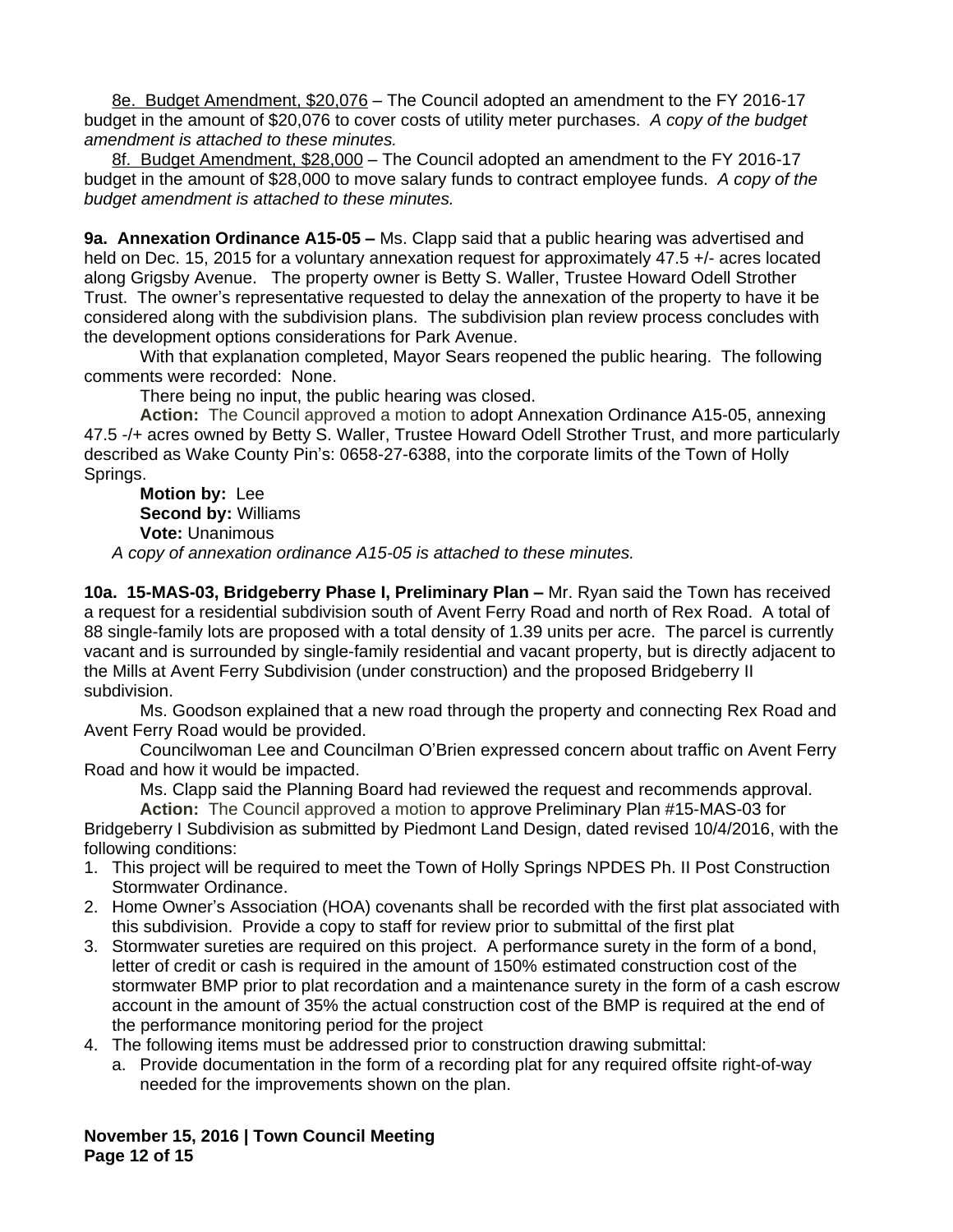- b. A complete flood study must be submitted. Failure to submit will result in the plan being rejected as incomplete.
- c. All items listed on the Stormwater Submittal Checklist, Form #16003.
- d. Provided the calculated pavement design for any thoroughfares, collectors or boulevards shown on this plan. This may result in a pavement cross section bigger than the specified minimum. Note that the pavement design for NCDOT maintained roads will require NCDOT approval. The most restrictive cross-section between the minimum design, calculated pavement design, Triassic design, and NCDOT design will apply.
- e. If any off site water or sanitary facilities are needed to serve this project and are not completed and accepted by the Town at the time of the approval of this plan, then these facilities must be completed. The Town is not responsible for completion of offsite water or sanitary sewer facilities, and will not guarantee completion of such facilities by any other party, no plats or building permits will be issued by the Town until all necessary on and off site infrastructure is completed.
- f. A preliminary sewer study has been completed for this project outlining the downstream sewer capacity and the sizing of the lines to serve the upstream basin. If the construction design triggers updates to this study (for example design slopes vs minimum slopes, etc.) then a Final Gravity Sewer Line Sizing Report will be required or a letter submitted stating that there is not change.
- g. A fee-in-lieu of upgrade will be required for this project for the two pump stations and associated force mains that this site drains through.
- h. Provide documentation in the form of a recorded plat of any required offsite sewer easements.
- i. A CLOMR/or No-rise certification will be required prior to construction drawing approval. The appropriate revised flood study must be submitted with the first construction drawing submittal.
- 5. The following items must be addressed prior to construction drawing approval:
	- a. All environmental permits must be obtained prior to construction drawing approval and/or issuance of a land disturbance permit for the entire project.
	- b. Approval of Stormwater Management Plan is required prior to issuance of a land disturbance permit or construction drawing approval.
	- c. Payment of the Stormwater Fee-in-Lieu will be required.
	- d. Street Trees on all interior streets shall be positioned as to not interfere with any lighting fixtures or site distance triangles. A revised street tree plan shall be submitted to the Department of Planning and Zoning upon completion of an approved street lighting plan by Engineering.

**Motion by:** O'Brien **Second by:** Lee **Vote:** Unanimous

**10b. Public Hearing: 16-DP-03 for Bridgeberry, Phase II, Development Options Plan –** Mr. Ryan said the Town has received a request for a development options subdivision. A total of 87 single-family lots are proposed with a total density of 2.93 units per acre. The parcel is currently vacant and is surrounded by single-family residential and vacant property, but is directly adjacent to the proposed Bridgeberry I subdivision.

He said under Development Options subdivision requirements, the developer has to provide a higher quality product and additional elements throughout the subdivision that would not normally be required in a standard subdivision in exchange for utilizing smaller minimum lot sizes. Additional elements include stipulated open space requirements, greater sidewalk improvements, in addition to the Residential Design façade requirements that are shown in Tables 2.09 C. 4 and 5. The design façade requirements were updated in 2012, and now take into account updated building trends and ensure high quality product.

**November 15, 2016 | Town Council Meeting Page 13 of 15**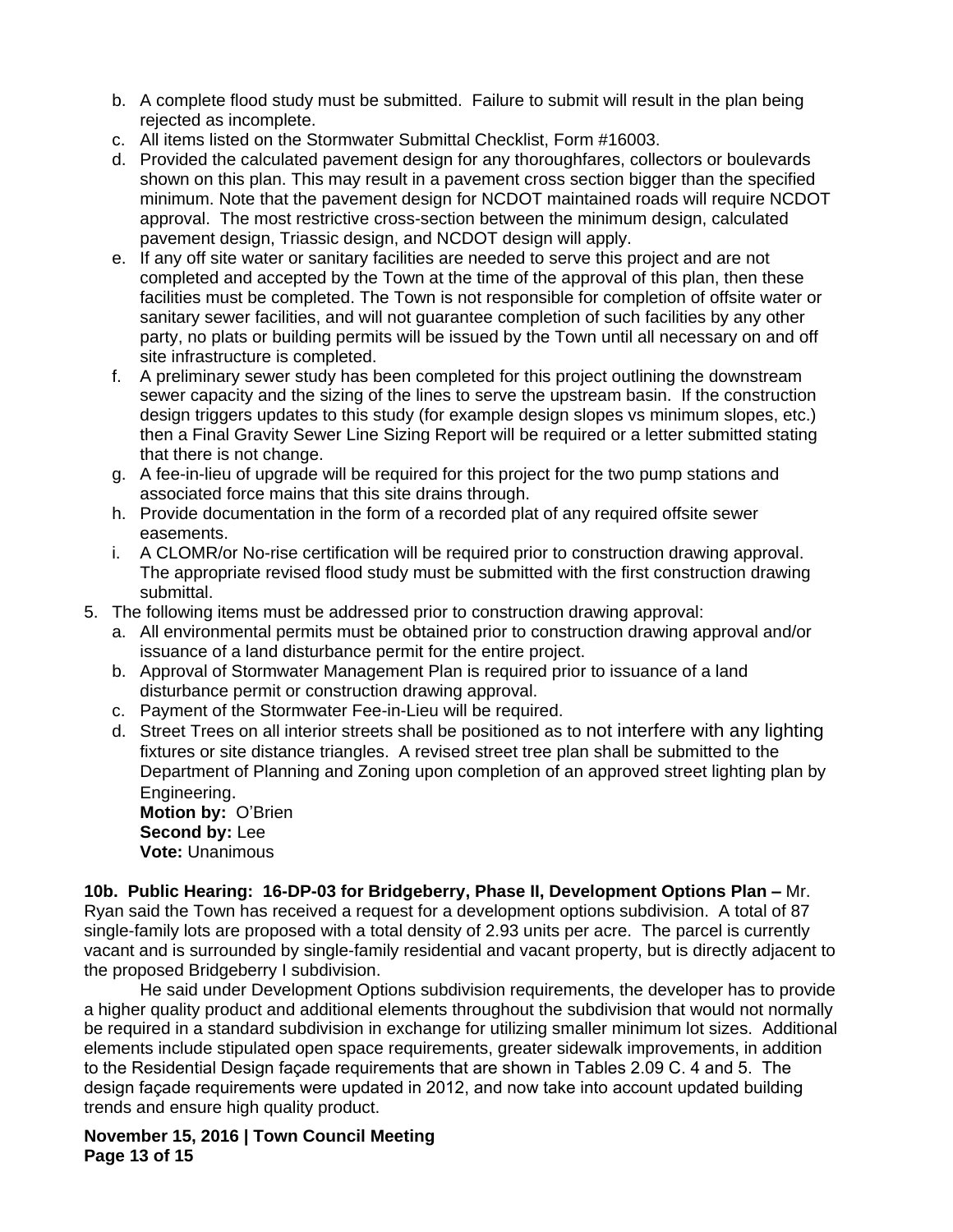Mr. Ryan said the Planning Board had reviewed the petition and recommends approval.

With that explanation completed, Mayor Sears opened the public hearing, and the following comments were recorded: None.

There being no comments, the public hearing was closed.

**Action 1:** The Council approved a motion to make and accept the findings of fact to be recorded in the minutes for Development Option Plan Petition #16-DO-03 for Bridgeberry II to allow for development options to be used in the R-15 & R-10 residential zoning district as submitted by Piedmont Land Design, dated revised 10/04/2016.

A petition for Waiver of Regulations of UDO Section 2.03 R-15 and 2.04: R-10 Residential District to allow for the use of development options may be granted only upon the presentation of sufficient evidence to enable a written determination that:

- 1. The use of area properties will not be adversely affected;
- 2. The proposed development is appropriate to the site and its surroundings;
- 3. The proposed development is consistent with the policy statements of the Comprehensive Plan;
- 4. The proposed development is consistent with the intent and purpose of this UDO;
- 5. The proposed development will enhance or preserve the natural and/or environmental features on the property; and
- 6. The proposed development will reduce the amount of tree cutting or mass grading of the property as a result of using Development Options.

**Motion by:** Williams **Second by:** Dickson **Vote:** Unanimous *A copy of the waiver application addressing the findings are attached to these minutes.*

**Action 2:** Having made findings of fact that the petition meets the requirements to be granted Development Options, motion to approve Development Option Plan Petition #16-DO-03 for Bridgeberry II to allow for development options to be used in the R-15 & R-10 residential zoning district as submitted by Piedmont Land Design, dated revised 10/04/2016, with the following conditions:

- 1. This project will be required to meet the Town of Holly Springs NPDES Ph. II Post Construction Stormwater Ordinance.
- 2. Stormwater sureties are required on this project. A performance surety in the form of a bond, letter of credit or cash is required in the amount of 150% estimated construction cost of the stormwater BMP prior to plat recordation and a maintenance surety in the form of a cash escrow account in the amount of 35% the actual construction cost of the BMP is required at the end of the performance monitoring period for the project
- 3. Home Owner's Association (HOA) covenants shall be recorded with the first plat associated with this subdivision. Provide a copy to staff for review prior to submittal of the first plat
- 4. A fee-in-lieu of upgrade will be required for this project for the two pump stations and associated force mains that this site drains through.
- 5. Prior to Construction Drawing submittal, the following items are to be addressed:
	- a. All items listed on the Stormwater Submittal Checklist, Form #16003, must be included with the first construction drawing submittal.
- 6. Prior to Construction Drawing approval the following items are to be addressed:
	- a. Street Trees on all interior streets shall be positioned as to not interfere with any lighting fixtures or site distance triangles. A revised street tree plan shall be submitted to the Department of Planning and Zoning upon completion of an approved street lighting plan by Engineering.
	- b. Payment of the Stormwater Fee-in-Lieu will be required prior to construction drawing approval.

**November 15, 2016 | Town Council Meeting Page 14 of 15**